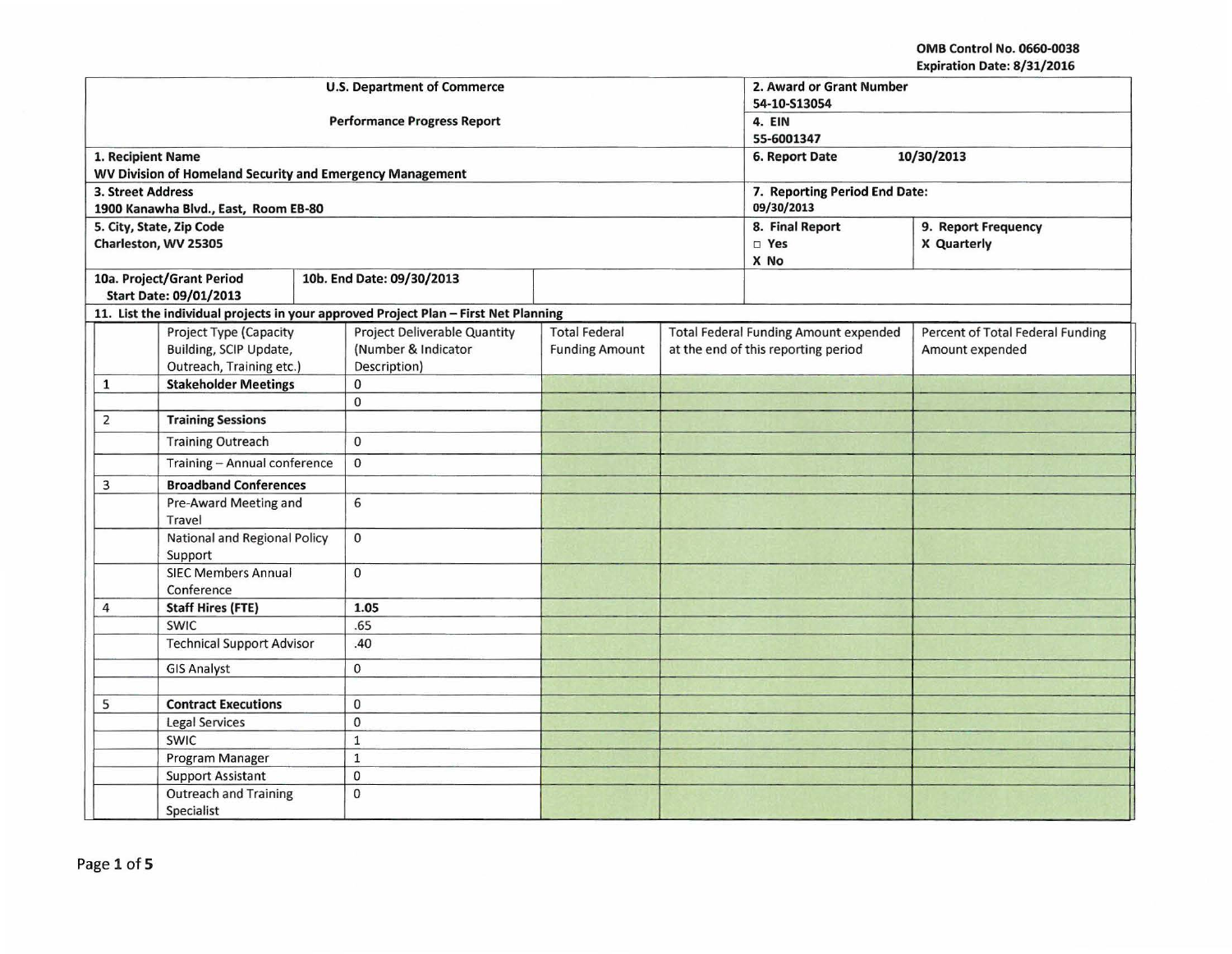|                                                                                                                                                                                                                                                                                                                                                                                                                                    | Grants/SCIP Specialist            | $\mathbf{0}$                                                                          |  |                                                                                                                                                                                 |  |  |  |  |
|------------------------------------------------------------------------------------------------------------------------------------------------------------------------------------------------------------------------------------------------------------------------------------------------------------------------------------------------------------------------------------------------------------------------------------|-----------------------------------|---------------------------------------------------------------------------------------|--|---------------------------------------------------------------------------------------------------------------------------------------------------------------------------------|--|--|--|--|
|                                                                                                                                                                                                                                                                                                                                                                                                                                    | Regional ; Outreach Federal       | $\mathbf 0$                                                                           |  |                                                                                                                                                                                 |  |  |  |  |
|                                                                                                                                                                                                                                                                                                                                                                                                                                    | <b>Broadband SME</b>              | $\mathbf 0$                                                                           |  |                                                                                                                                                                                 |  |  |  |  |
| 6                                                                                                                                                                                                                                                                                                                                                                                                                                  | <b>Statutory or Regulatory</b>    |                                                                                       |  |                                                                                                                                                                                 |  |  |  |  |
|                                                                                                                                                                                                                                                                                                                                                                                                                                    | <b>Changes</b>                    |                                                                                       |  |                                                                                                                                                                                 |  |  |  |  |
| $\overline{7}$                                                                                                                                                                                                                                                                                                                                                                                                                     | <b>Marketing and Publications</b> |                                                                                       |  |                                                                                                                                                                                 |  |  |  |  |
|                                                                                                                                                                                                                                                                                                                                                                                                                                    | <b>Informational Materials</b>    | $\mathbf{0}$                                                                          |  |                                                                                                                                                                                 |  |  |  |  |
| 8                                                                                                                                                                                                                                                                                                                                                                                                                                  | <b>Governance Meetings</b>        | 33                                                                                    |  |                                                                                                                                                                                 |  |  |  |  |
|                                                                                                                                                                                                                                                                                                                                                                                                                                    | <b>SIEC Group Meetings</b>        | $\mathbf 0$                                                                           |  |                                                                                                                                                                                 |  |  |  |  |
|                                                                                                                                                                                                                                                                                                                                                                                                                                    |                                   |                                                                                       |  |                                                                                                                                                                                 |  |  |  |  |
|                                                                                                                                                                                                                                                                                                                                                                                                                                    |                                   |                                                                                       |  |                                                                                                                                                                                 |  |  |  |  |
|                                                                                                                                                                                                                                                                                                                                                                                                                                    |                                   |                                                                                       |  |                                                                                                                                                                                 |  |  |  |  |
|                                                                                                                                                                                                                                                                                                                                                                                                                                    |                                   |                                                                                       |  |                                                                                                                                                                                 |  |  |  |  |
|                                                                                                                                                                                                                                                                                                                                                                                                                                    |                                   |                                                                                       |  |                                                                                                                                                                                 |  |  |  |  |
|                                                                                                                                                                                                                                                                                                                                                                                                                                    |                                   |                                                                                       |  |                                                                                                                                                                                 |  |  |  |  |
|                                                                                                                                                                                                                                                                                                                                                                                                                                    |                                   |                                                                                       |  |                                                                                                                                                                                 |  |  |  |  |
|                                                                                                                                                                                                                                                                                                                                                                                                                                    |                                   |                                                                                       |  |                                                                                                                                                                                 |  |  |  |  |
|                                                                                                                                                                                                                                                                                                                                                                                                                                    |                                   |                                                                                       |  |                                                                                                                                                                                 |  |  |  |  |
| 11a. Describe your progress meeting each major activity/milestone approved in the Baseline Report for this project; any challenges or obstacles encountered and mitigation<br>strategies you have employed; planned major activities for the next quarter; and any additional project milestones or information.<br>The first quarter which is for a 30 day period has not been enough time elapsed to put our plans in to motion. |                                   |                                                                                       |  |                                                                                                                                                                                 |  |  |  |  |
|                                                                                                                                                                                                                                                                                                                                                                                                                                    |                                   |                                                                                       |  |                                                                                                                                                                                 |  |  |  |  |
|                                                                                                                                                                                                                                                                                                                                                                                                                                    |                                   | Baseline Report must be approved by the Department of Commerce before implementation. |  | 11b. If the project team anticipates requesting any changes to the approved Baseline Report in the next quarter, describe those below. Note that any substantive changes to the |  |  |  |  |
|                                                                                                                                                                                                                                                                                                                                                                                                                                    |                                   |                                                                                       |  |                                                                                                                                                                                 |  |  |  |  |
| Not at this time                                                                                                                                                                                                                                                                                                                                                                                                                   |                                   |                                                                                       |  |                                                                                                                                                                                 |  |  |  |  |
| 11c. Provide any other information that would be useful to NTIA as it assesses this project's progress.                                                                                                                                                                                                                                                                                                                            |                                   |                                                                                       |  |                                                                                                                                                                                 |  |  |  |  |
|                                                                                                                                                                                                                                                                                                                                                                                                                                    |                                   |                                                                                       |  |                                                                                                                                                                                 |  |  |  |  |
| None                                                                                                                                                                                                                                                                                                                                                                                                                               |                                   |                                                                                       |  |                                                                                                                                                                                 |  |  |  |  |
| 11d. Describe any success stories or best practices you have identified. Please be as specific as possible.                                                                                                                                                                                                                                                                                                                        |                                   |                                                                                       |  |                                                                                                                                                                                 |  |  |  |  |
| None at this time.                                                                                                                                                                                                                                                                                                                                                                                                                 |                                   |                                                                                       |  |                                                                                                                                                                                 |  |  |  |  |
|                                                                                                                                                                                                                                                                                                                                                                                                                                    |                                   |                                                                                       |  |                                                                                                                                                                                 |  |  |  |  |
|                                                                                                                                                                                                                                                                                                                                                                                                                                    | 12. Personnel                     |                                                                                       |  |                                                                                                                                                                                 |  |  |  |  |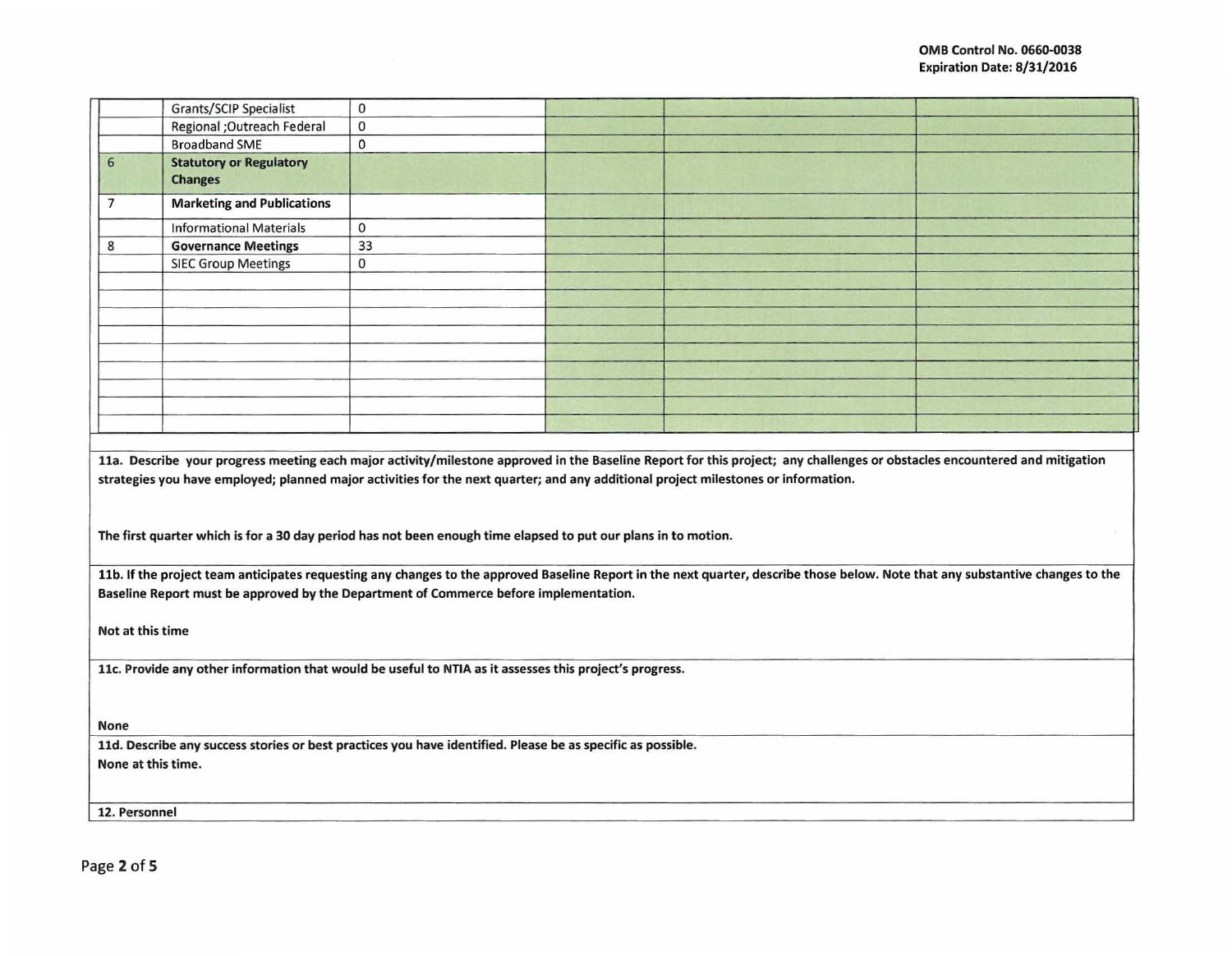12a. If the project is not fully staffed, describe how any lack of staffing may impact the project's time line and when the project will be fully staffed. Lack of staff would have a domino effect. The longer the staff positions were open the bigger the impact on the entire plan.

## 12b. Staffing Table

| <b>Job Title</b>                 | FTE <sub>%</sub> | <b>Project(s) Assigned</b>                                                               | Change |
|----------------------------------|------------------|------------------------------------------------------------------------------------------|--------|
| <b>SWIC</b>                      | .65              | Supporting activities relating to education of FirstNet; determine needs of regions. etc |        |
| <b>Technical Support Advisor</b> | .40              | Technical expertise to broadband initiative and direct support to the SWIC               |        |
| <b>GIS Analyst</b>               |                  |                                                                                          |        |

Add Row Remove Row

## 13. Subcontracts (Vendors and/or Sub-recipients)

13a. Subcontracts Table -Include all subcontractors. The totals from this table must equal the "Subcontracts Total" in Question 14f.

| Name        | <b>Subcontract Purpose</b>                 | Type<br>(Vendor/Subrec.) | RFP/RFQ<br>Issued<br>(Y/N) | Contract<br>Executed<br>(Y/N) | Start<br>Date | End<br>Date | <b>Total Federal</b><br><b>Funds Allocated</b> | <b>Total Matching</b><br><b>Funds Allocated</b> | Project and % Assigned  |
|-------------|--------------------------------------------|--------------------------|----------------------------|-------------------------------|---------------|-------------|------------------------------------------------|-------------------------------------------------|-------------------------|
|             | <b>Legal Services</b>                      | Vendor                   | Ν                          | N                             |               | 9/30/16     | 22,500                                         | $\mathbf{0}$                                    | $\overline{\mathbf{0}}$ |
|             | <b>SWIC</b>                                | Vendor                   | N                          | N                             | 10/01/15      | 9/30/16     | 52,000                                         | $\mathbf{0}$                                    | $\mathbf{O}$            |
| Lisa Paxton | Program Manager                            | Vendor                   | Y                          | Y                             | 9/01/13       | 9/30/16     | 189,000                                        | $\mathbf{0}$                                    | 5                       |
|             | <b>Support Assistant</b>                   | Vendor                   | N                          | N                             |               | 9/30/16     | 108,000                                        | $\mathbf 0$                                     | $\overline{\mathbf{0}}$ |
|             | <b>Outreach and Training</b><br>Specialist | Vendor                   | N                          | N                             |               | 9/30/16     | 120,000                                        | $\mathbf 0$                                     | $\overline{\mathbf{0}}$ |
|             | Grants/SCIP Analyst                        | Vendor                   | N                          | N                             |               | 9/30/16     | 12,000                                         | $\mathbf{0}$                                    | $\overline{0}$          |
|             | <b>Broadband SME</b>                       | Vendor                   | $\mathsf{N}$               | N                             | 10/01/14      | 9/30/16     | 270,000                                        | $\mathbf 0$                                     | $\bf{0}$                |